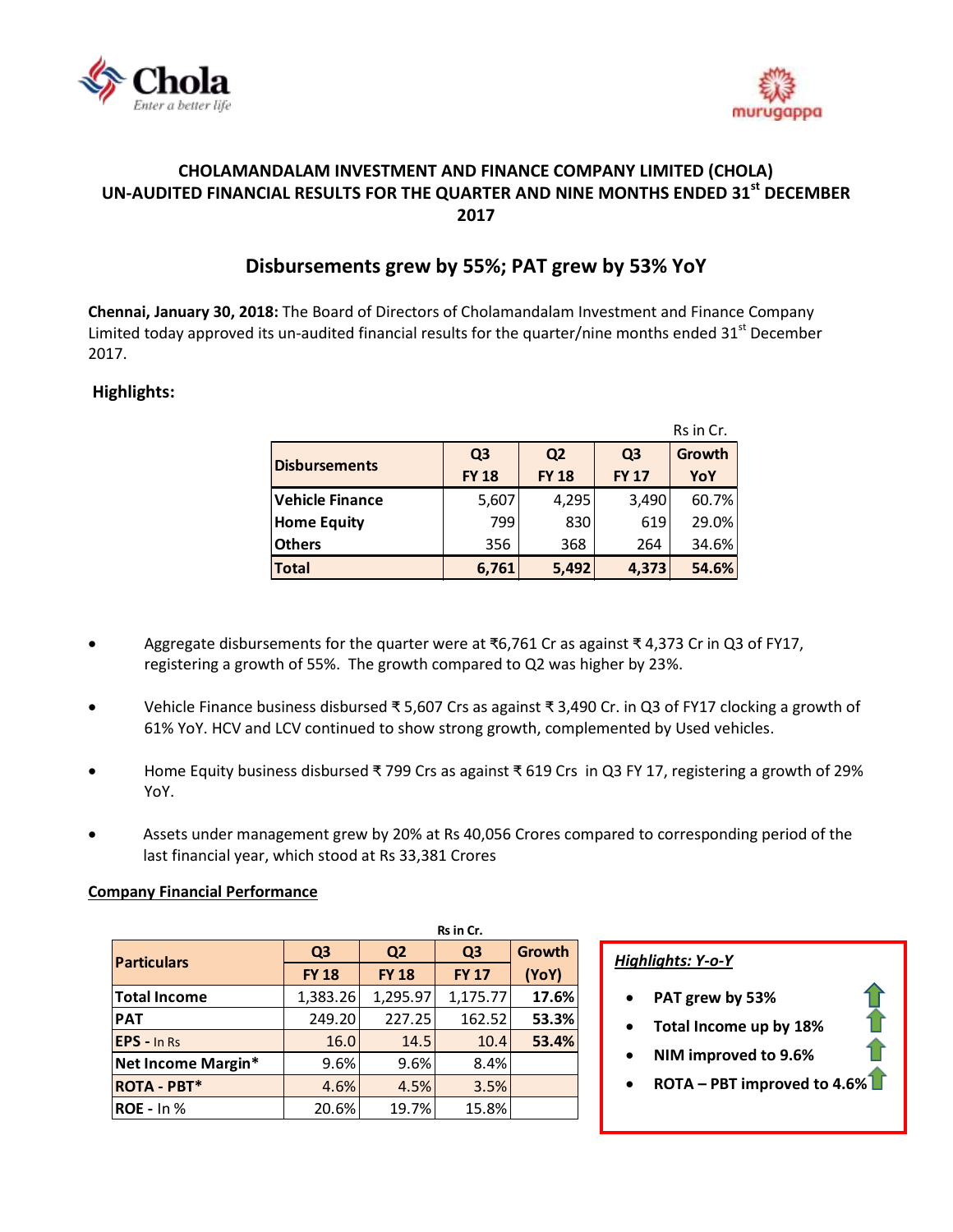



Net Income Margin (NIM) for the quarter was 9.6% higher than the NIM of 8.4% in Q3 of FY 17 and has been maintained at the same level as of Q2 FY 18. The PBT-ROTA for Q3 FY18 improved to 4.6% as against 3.5% in Q3 FY17.

#### **Divisional Performance**

#### **Vehicle Finance: (VF)**

|                          | Rs in Cr.                        |              |                |        |  |  |  |
|--------------------------|----------------------------------|--------------|----------------|--------|--|--|--|
| <b>Particulars</b>       | Q <sub>3</sub><br>Q <sub>2</sub> |              | Q <sub>3</sub> | Growth |  |  |  |
|                          | <b>FY 18</b>                     | <b>FY 18</b> | <b>FY 17</b>   | (YoY)  |  |  |  |
| <b>Net Income Margin</b> | 605.59                           | 554.76       | 458.47         | 32.1%  |  |  |  |
| <b>PBT</b>               | 257.62                           | 242.59       | 168.88         | 52.5%  |  |  |  |
| <b>ROTA - PBT*</b>       | 3.8%                             | 3.8%         | 3.1%           |        |  |  |  |

*Highlights: Y-o-Y*

- **NIM improved by 32%**
- **PBT grew by 53%**
- **ROTA – PBT (%) improved to 3.8%**

\* As % of Average Assets

# provisioning norms for Q3 FY18 is at 3 months overdue basis and for Q3 FY17 is at 4 months overdue basis

The division has recorded a PBT of Rs. 257.62 Cr. for the quarter as against the Rs 168.88 Cr in Q3 of FY 17 registering a growth of 52.5%. As compared to Q2 of FY 18 also the division recorded a growth of 6.2%.

### **Home Equity (HE):**

|                          | Rs in Cr.      |                |                |        |  |  |
|--------------------------|----------------|----------------|----------------|--------|--|--|
| <b>Particulars</b>       | Q <sub>3</sub> | Q <sub>2</sub> | Q <sub>3</sub> | Growth |  |  |
|                          | <b>FY 18</b>   | <b>FY 18</b>   | <b>FY 17</b>   | (YoY)  |  |  |
| <b>Net Income Margin</b> | 103.53         | 107.44         | 101.69         | 1.8%   |  |  |
| <b>PBT</b>               | 54.00          | 62.17          | 53.42          | 1.1%   |  |  |
| <b>ROTA - PBT*</b>       | 2.2%           | 2.6%           | 2.2%           |        |  |  |

#### *Highlights: Y-o-Y*

- **NIM improved by 2%**
- **PBT maintained at 54Cr**

\* As % of Average Assets

# provisioning norms for Q3 FY18 is at 3 months overdue basis and for Q3 FY17 is at 4 months overdue basis

The division has reported a PBT of Rs.54.00 Cr. for the quarter as against the Rs 53.42 Cr in Q3 of FY 17 recording a flat growth.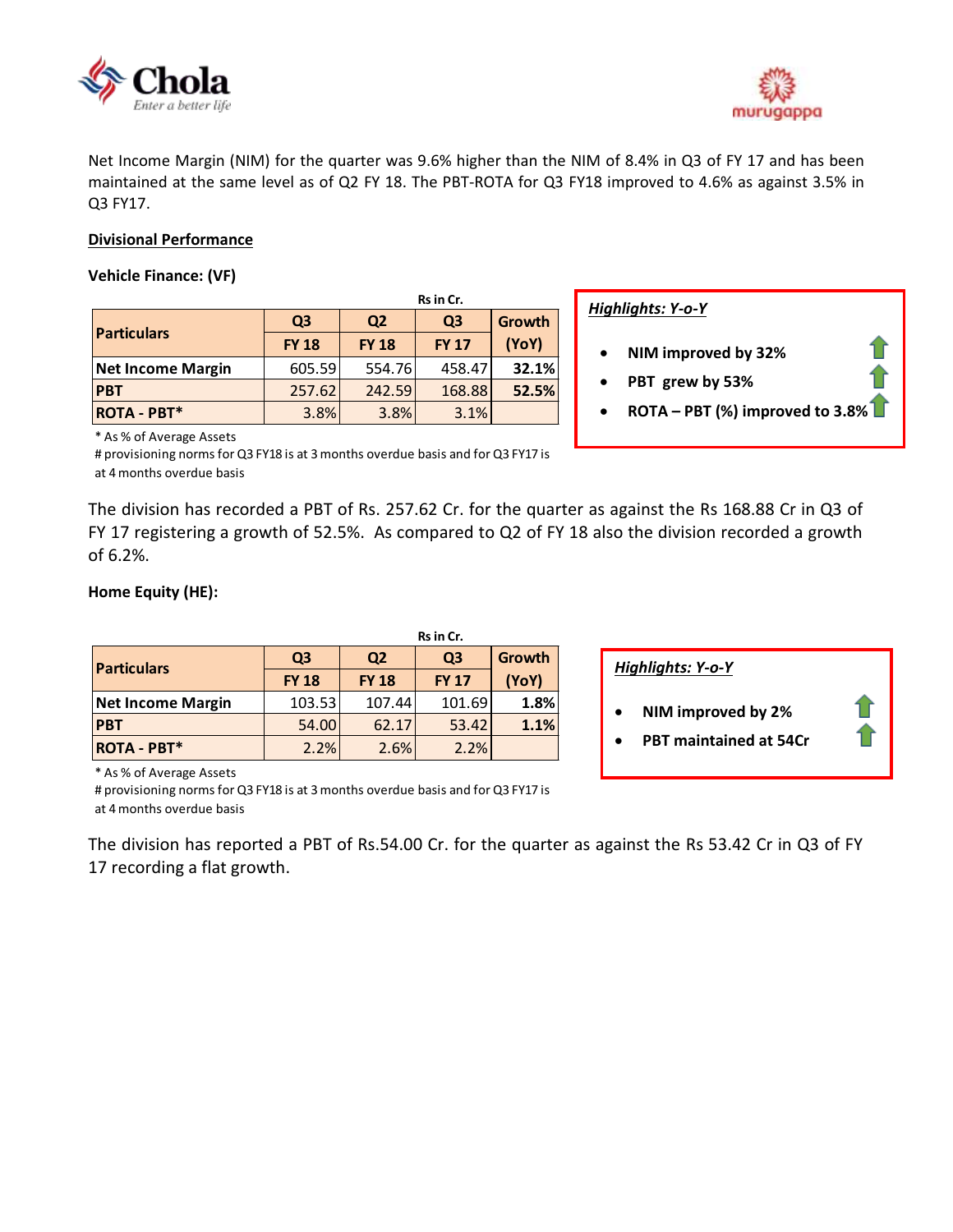



#### **GNPA, NNPA and Provision Coverage**

Aggressive collection efforts have started paying off. The GNPA, NNPA and Provision coverage levels have improved consistently over the quarters. CIFCL recognizes GNPA on 3 months overdue basis. In absolute terms GNPA has been brought down by Rs.185 Crs compared to Q2. The details given below reflect the same basis ( at 3 months basis) for all the past quarters also.

|                    | VF          |             |            | <b>HE</b>   |             |            | <b>Overall</b> |             |            |
|--------------------|-------------|-------------|------------|-------------|-------------|------------|----------------|-------------|------------|
| <b>Particulars</b> | <b>GNPA</b> | <b>NNPA</b> | <b>PCR</b> | <b>GNPA</b> | <b>NNPA</b> | <b>PCR</b> | <b>GNPA</b>    | <b>NNPA</b> | <b>PCR</b> |
| $Jun-17$           | 4.17%       | 2.74%       | 34.32%     | 6.03%       | 4.17%       | 30.76%     | 4.73%          | 3.17%       | 33.08%     |
| $Sep-17$           | 3.78%       | 2.43%       | 35.61%     | 5.98%       | 3.97%       | 33.70%     | 4.46%          | 2.89%       | 35.08%     |
| $Dec-17$           | 2.78%       | 1.67%       | 39.81%     | 5.98%       | 4.10%       | 31.53%     | 3.70%          | 2.34%       | 36.83%     |

In HE, many cases are under resolution through court (or) under arbitration proceedings.

#### **Capital Adequacy:**

The Capital Adequacy Ratio (CAR) of the company as on  $31<sup>st</sup>$  December 2017, was at 18.52% (Tier I – 13.8% and Tier II -4.7%) as against the regulatory requirement of 15%.

#### **Interim Dividend:**

The Board of Directors of the Company declared an Interim dividend of 45% being ₹ 4.5 per share (as against 35% at ₹ 3.5 per share as interim dividend in FY 16-17) on the equity shares of the Company, for the year ending March 31, 2018.

#### **Subsidiaries Performance:**

The subsidiaries [Cholamandalam Securities Limited](http://www.cholawealthdirect.com/) (CSEC), [Cholamandalam Distribution Services Limited](http://www.cholawealthdirect.com/) (CDSL) and White Data System India Private Limited (WDSI) together made a profit before tax of ₹ 0.92 Cr in Q3 FY18, as against ₹ 0.91 Cr in the same quarter last year. On a year to date basis, the subsidiaries made a profit before tax of ₹ 3.11 Cr, as against Rs. 5.13 Cr in Dec FY17. The drop in profits of the subsidiaries is on account of expected losses in the startup business of WDSI during initial years of growth.

#### **Consolidated Results:**

The consolidated profit after tax for Q3 FY18 is ₹ 249.72 Cr. as against ₹ 162.96 Cr. in Q3 of FY18, registering a growth of 53%.